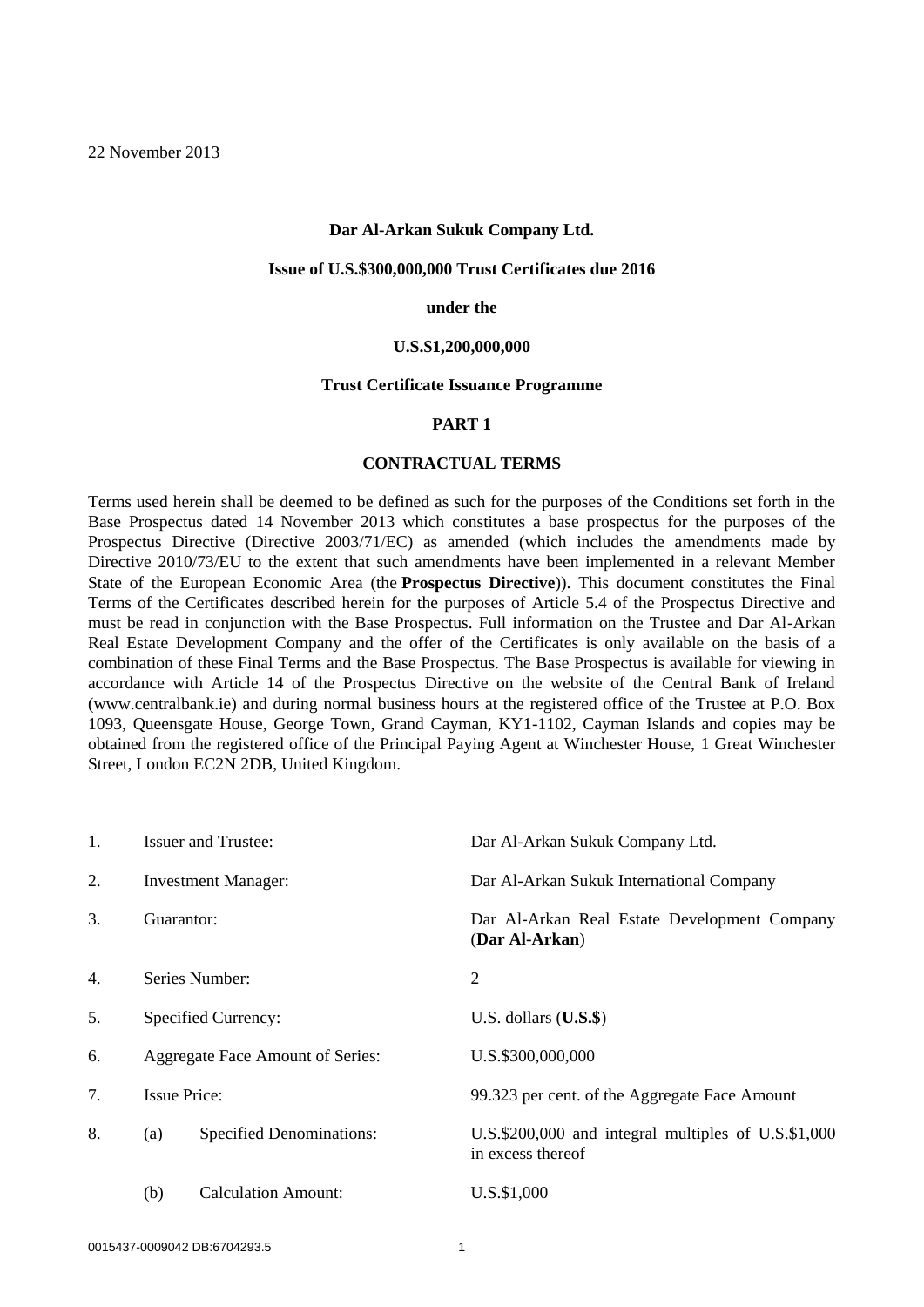| 9.  | (a)                                            | <b>Issue Date:</b>                                    | 25 November 2013                                                                                                                                        |  |  |
|-----|------------------------------------------------|-------------------------------------------------------|---------------------------------------------------------------------------------------------------------------------------------------------------------|--|--|
|     | (b)                                            | Accrual<br>Commencement<br>Return<br>Date:            | <b>Issue Date</b>                                                                                                                                       |  |  |
| 10. | <b>Scheduled Dissolution Date:</b>             |                                                       | 25 November 2016                                                                                                                                        |  |  |
| 11. | Periodic Distribution Amount Basis:            |                                                       | 5.75 per cent. Fixed Periodic Distribution Amount<br>(see paragraph 16 below)                                                                           |  |  |
| 12. | <b>Dissolution Basis:</b>                      |                                                       | Dissolution at par                                                                                                                                      |  |  |
| 13. | Change of Periodic Distribution Basis:         |                                                       | Not Applicable                                                                                                                                          |  |  |
| 14. | Put/Call Options:                              |                                                       | Not Applicable                                                                                                                                          |  |  |
| 15. | Status:                                        |                                                       | Unsubordinated                                                                                                                                          |  |  |
|     |                                                | PROVISIONS RELATING TO PERIODIC DISTRIBUTIONS PAYABLE |                                                                                                                                                         |  |  |
| 16. | <b>Fixed Periodic Distribution Provisions:</b> |                                                       |                                                                                                                                                         |  |  |
|     |                                                |                                                       | Applicable                                                                                                                                              |  |  |
|     | (a)                                            | Rate:                                                 | 5.75 per cent. per annum payable semi-annually in<br>arrear                                                                                             |  |  |
|     | (b)                                            | Periodic Distribution Date(s):                        | 25 May and 25 November in each year up to and<br>including the Scheduled Dissolution Date. The first<br>Periodic Distribution Date shall be 25 May 2014 |  |  |
|     | (c)                                            | Fixed Amount(s):                                      | U.S.\$28.75 per Calculation Amount                                                                                                                      |  |  |
|     | (d)                                            | Broken Amount(s):                                     | Not Applicable                                                                                                                                          |  |  |
|     | (e)                                            | Day Count Fraction:                                   | 30/360                                                                                                                                                  |  |  |

17. Floating Periodic Distribution Provisions: Not Applicable

# **PROVISIONS RELATING TO REPURCHASES AND DISSOLUTION**

| 18. | Early Dissolution (Trustee Call):           | Not Applicable                                       |
|-----|---------------------------------------------|------------------------------------------------------|
| 19. | Certificateholder Put Option:               | Not Applicable                                       |
| 20. | <b>Change of Control Repurchase Amount:</b> | 100 per cent. of the face amount of the Certificates |
| 21. | <b>Final Dissolution Amount:</b>            | U.S.\$1,000 per Calculation Amount                   |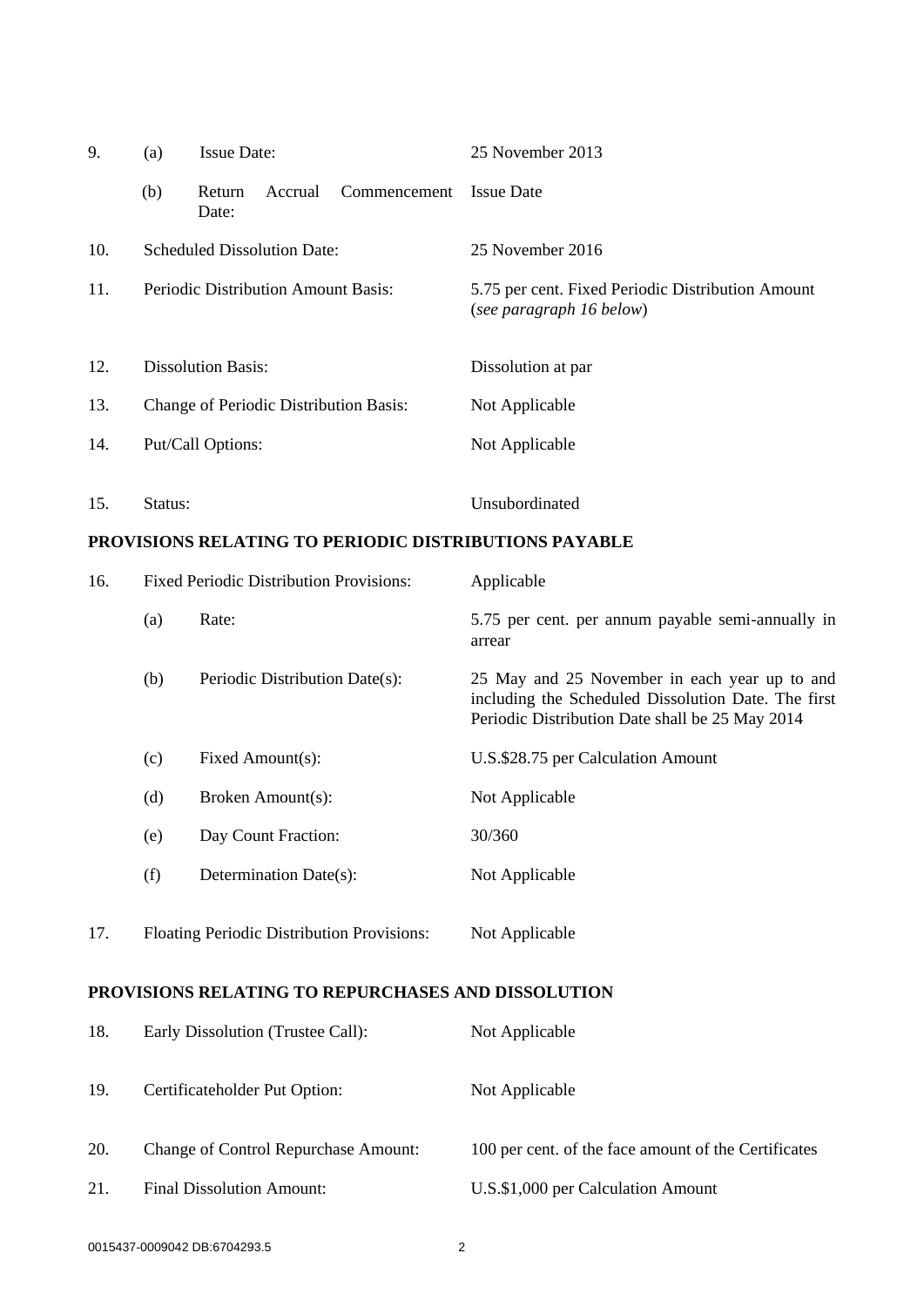| 22. | Early Dissolution Amount (Tax): |  |
|-----|---------------------------------|--|
|     |                                 |  |

U.S.\$1,000 per Calculation Amount

23. Dissolution Amount pursuant to Condition 14:

U.S.\$1,000 per Calculation Amount

# **GENERAL PROVISIONS APPLICABLE TO THE CERTIFICATES**

- 24. Form of Certificates: Global Certificate exchangeable for Certificates in definitive registered form in the limited circumstances specified in the Global Certificate
- 25. Additional Financial Centres: Not Applicable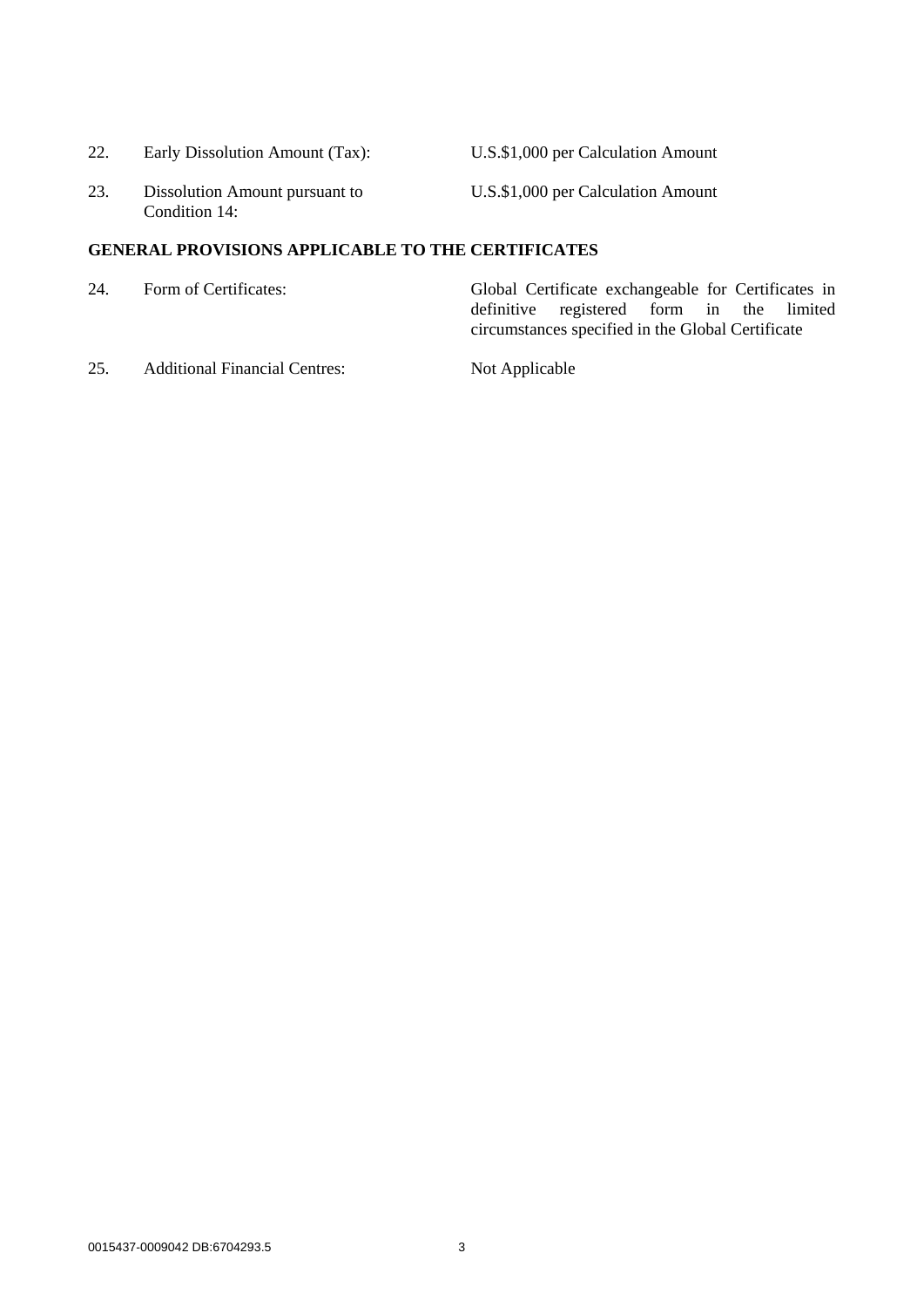### **RESPONSIBILITY**

Each of the Trustee and Dar Al-Arkan accepts responsibility for the information contained in these Final Terms.  $\hat{A}$  and  $\hat{A}$  and  $\hat{A}$  $\mathcal{L}_{\mathcal{L}}$ 

 $\ddot{\phantom{a}}$ 

Signed on behalf of

 $\mathcal{L}_{\text{max}}$ 

DAR AL-ARKAN SUKUK COMPANY LTD.

**Andrew Millar**<br>Director By: .................. Duly authorised

Signed on behalf of

# DAR AL-ARKAN REAL ESTATE DEVELOPMENT COMPANY

Duly authorised

Final Terms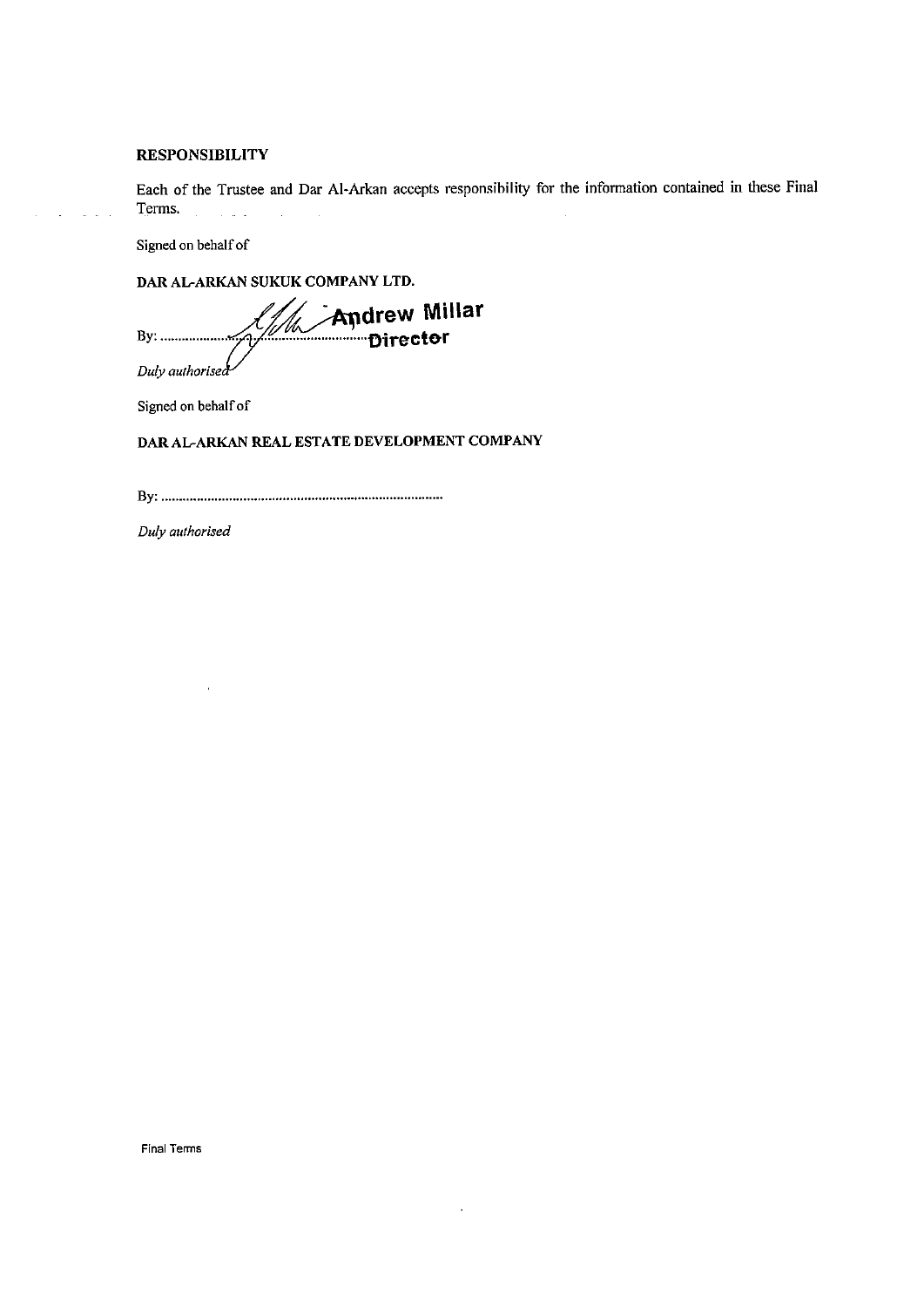# **RESPONSIBILITY**

Each of the Trustee and Dar Al-Arkan accepts responsibility for the information contained in these Final Terms.

Signed on behalf of

DAR AL-ARKAN SUKUK COMPANY LTD.

Duly authorised

Signed on behalf of

DAR AL-ARKAN REAL ESTATE DEVELOPMENT COMPANY

| Bv:             | <br>Abdallet. F Al Shelosh |  |
|-----------------|----------------------------|--|
|                 |                            |  |
| Duly authorised |                            |  |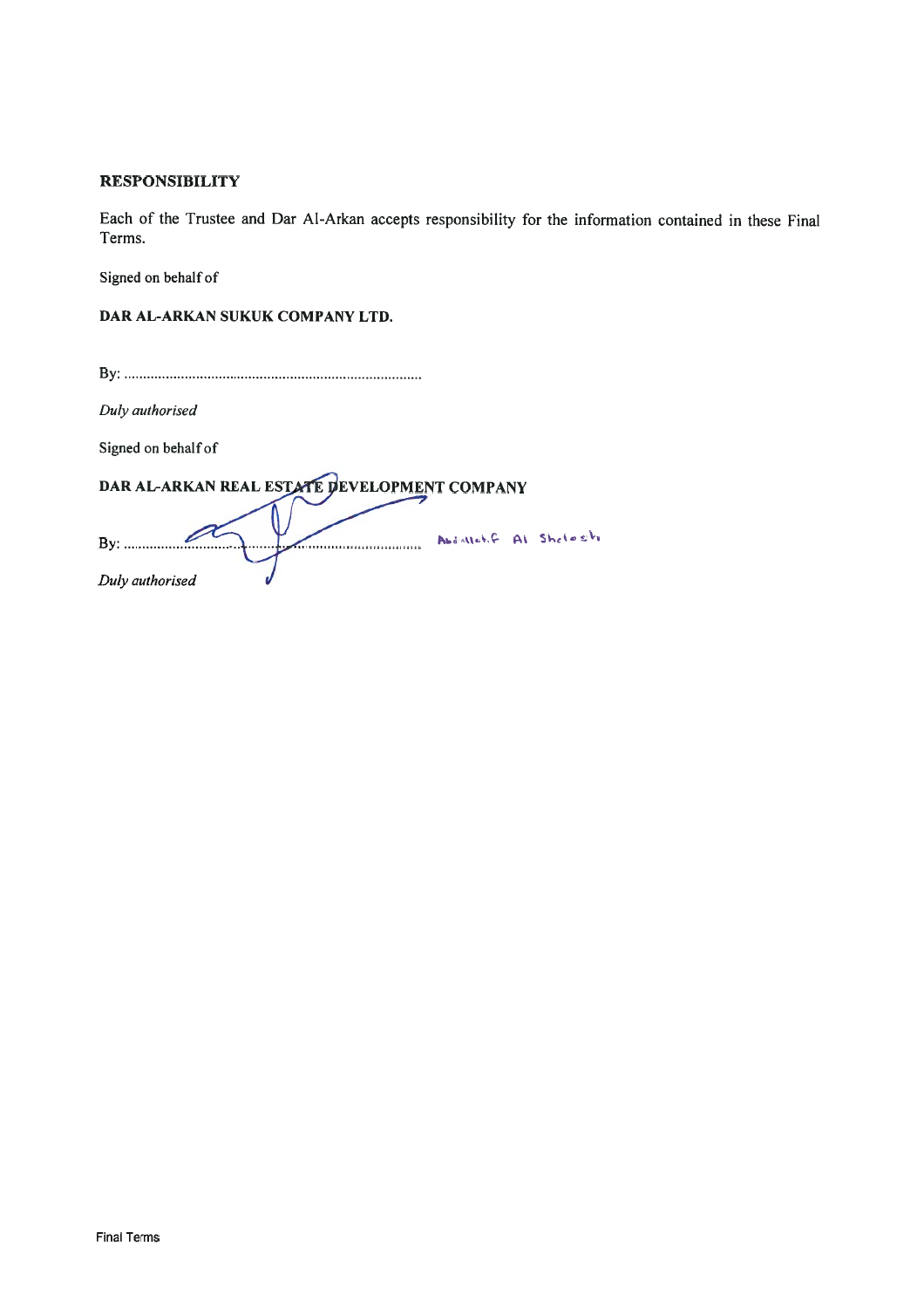## **PART 2**

## **OTHER INFORMATION**

## **1. LISTING AND ADMISSION TO TRADING**

| (i)  | Listing and admission to trading:                                             | Application has been made by the Trustee (or on its<br>behalf) for the Certificates to be admitted to trading<br>on the Irish Stock Exchange's regulated market and<br>listed on the Official List of the Irish Stock<br>Exchange with effect from 25 November 2013. |  |  |  |
|------|-------------------------------------------------------------------------------|----------------------------------------------------------------------------------------------------------------------------------------------------------------------------------------------------------------------------------------------------------------------|--|--|--|
| (ii) | Estimate of total expenses related to $\epsilon$ 500<br>admission to trading: |                                                                                                                                                                                                                                                                      |  |  |  |

## **2. RATINGS**

Ratings: Standard & Poor's (Dubai) Limited is not established in the European Union and is not registered under Regulation (EC) No. 1060/2009 (the **CRA Regulation**). However, the rating has been endorsed by Standard & Poor's Credit Market Services Europe Limited in accordance with the CRA Regulation.

> The Certificates to be issued have been rated  $B+$  by Standard & Poor's (Dubai) Limited.

# **3. INTERESTS OF NATURAL AND LEGAL PERSONS INVOLVED IN THE ISSUE**

Save for any fees payable to the Managers, so far as each of the Trustee and Dar Al-Arkan is aware, no person involved in the issue of the Certificates has an interest material to the offer. The Managers and their affiliates have engaged, and may in the future engage, in investment banking and/or commercial banking transactions with, and may perform other services for, Dar Al-Arkan and its affiliates in the ordinary course of business for which they may receive fees.

### **4. PROFIT OR RETURN**

|    | Indication of profit or return: | 6.00 per cent. per annum.                                                                                                                       |
|----|---------------------------------|-------------------------------------------------------------------------------------------------------------------------------------------------|
|    |                                 | The profit or return is calculated at the Issue Date on<br>the basis of the Issue Price. It is not an indication of<br>future profit or return. |
| 5. | <b>OPERATIONAL INFORMATION</b>  |                                                                                                                                                 |

(i) ISIN Code: XS0997146203 (ii) Common Code: 099714620